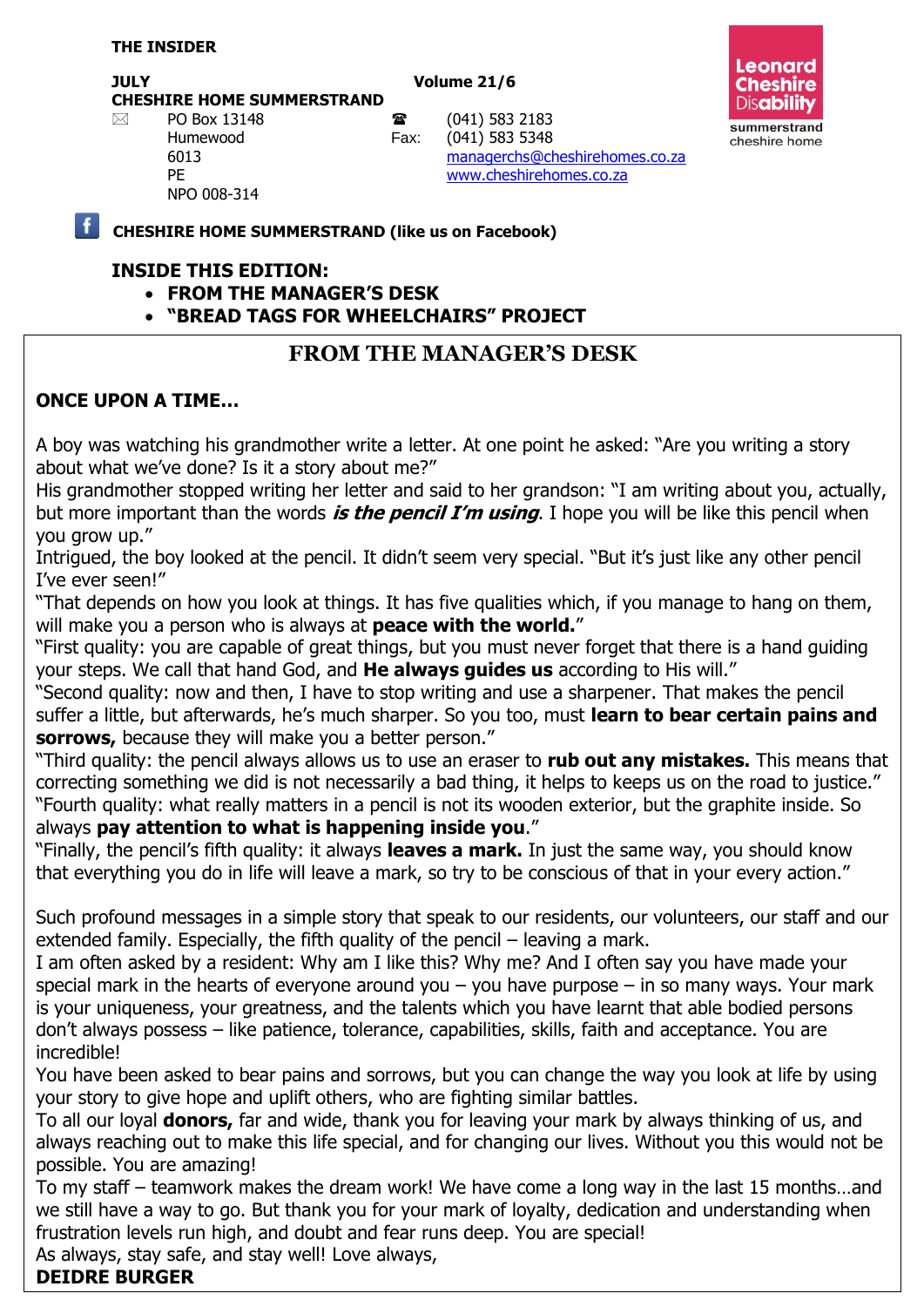### **FUNDRAISING REPORT (MAY 2021)**

### **FUNDRAISING:**

| <b>WOT NOT SHOP</b>        | R 18 727 |
|----------------------------|----------|
| <b>CLOTHES GALORE</b>      | R 18 685 |
| <b>BOOKS</b>               | R 3 092  |
| <b>COFFEE SHOP</b>         | R 1 611  |
| <b>SCRAP STEEL</b>         | R 159    |
| <b>LORENZO</b>             | R 250    |
| <b>WHEELCHAIR DONATION</b> | R 200    |
| <b>LOCHNERS TIN</b>        | R 462    |
| <b>GOLF DAY</b>            | R 36 065 |
| <b>DONATIONS:</b>          |          |
| PATRICIA FOURIF            | R 1 700  |

| PATRICIA FOURIE              | R <sub>1700</sub> |
|------------------------------|-------------------|
| <b>XEROX EC</b>              | R 8 500           |
| <b>K SUBRAMONY</b>           | R 100             |
| <b>FAT QUARTED</b>           | R 450             |
| (IMO MRS TZEMIS)             |                   |
| ESTATE LATE GOUWS            | R 77 993          |
| <b>MAXI JACHENS</b>          | R 300             |
| MY SCHOOL CARD               | R 591             |
| ROSSER CHARITY TRUST R 4 379 |                   |
| <b>GFM UNITED PRAYER</b>     | R 5 000           |

### **"WOKS FOR WHEELS" A WELFIT ODDY PROJECT** MADE BY RESIDENTS OF CHESHIRE HOME SUMMERSTRAND **MADE FROM 316 STAINLESS STEEL WITH 3 DETACHABLE LEGS R400 each**



**041 583 2183** OR [managerchs@cheshirehomes.co.za](mailto:managerchs@cheshirehomes.co.za)

Disabled people live, breathe, learn, teach, eat, work, get parking tickets, aspire, loaf, make love, raise families, make friends, laugh, celebrate, mourn, cry, pay taxes, and die. Disabilities are neither focal points, nor something to be ignored. They are facts of life, which each disabled person deals with and adapts to.

As an able bodied person you are potentially a part of every disabled person's environment, an environment that can be as hostile, neutral or welcoming as you make it. Please make the adaptations needed to interact with disabled people in a positive way  $-$  it is well worth the effort.

### **COVID-19 LOCKDOWN LEVEL 4 RESTRICTIONS TO CONTINUE AT CHESHIRE HOME SUMMERSTRAND**

- **No visitors allowed** to the Home **only** at the **pedestrian gate**.
- Please maintain a **2m distance** when visiting at the gate.
- **No visitors allowed inside** the Home at all.
- Staff and residents are still to **wear masks and carry sanitizer** with them at all times.
- **Daily screening of staff** continues to take place. Entry processes still in place.
- Residents wishing to go out for **recreational purposes** even for a few hours will HAVE to quarantine for 10 days upon their return to the Home
- Only **medical visits will be allowed**
- Residents wishing to go out for a **holiday or a day** will also need to quarantine for 10 days upon their return
- **Parcels** coming into the Home to be **handled only by Staff members** so that the goods can be sanitized properly before entering the Home
- **Donations for the shops** very much **allowed** the items will be sanitized and then stored for resale
- The **Charity Shops** will be **temporarily closed until Saturday 17 July**
- We are taking all necessary precautions, and ask that we all pray for the safety and protection of our Home – staff, residents and service providers.
- Thank you again for understanding our urgency and need to **protect our residents**.

# **THANK YOU!**

### A SPECIAL THANK YOU TO **KLINICARE SUMMERSTRAND** AND **ROMAN'S PIZZA SUMMERSTRAND** FOR SPONSORING PRIZES FOR OUR BINGO MORNING WITH RESIDENTS ON 25 JUNE. IT WAS GREAT HAVING ALL THE BINGO RESIDENTS TOGETHER AGAIN FOR A FEW ROUNDS – WE JUST MISSED SEEING ALL OUR REGULAR BINGO VISITORS!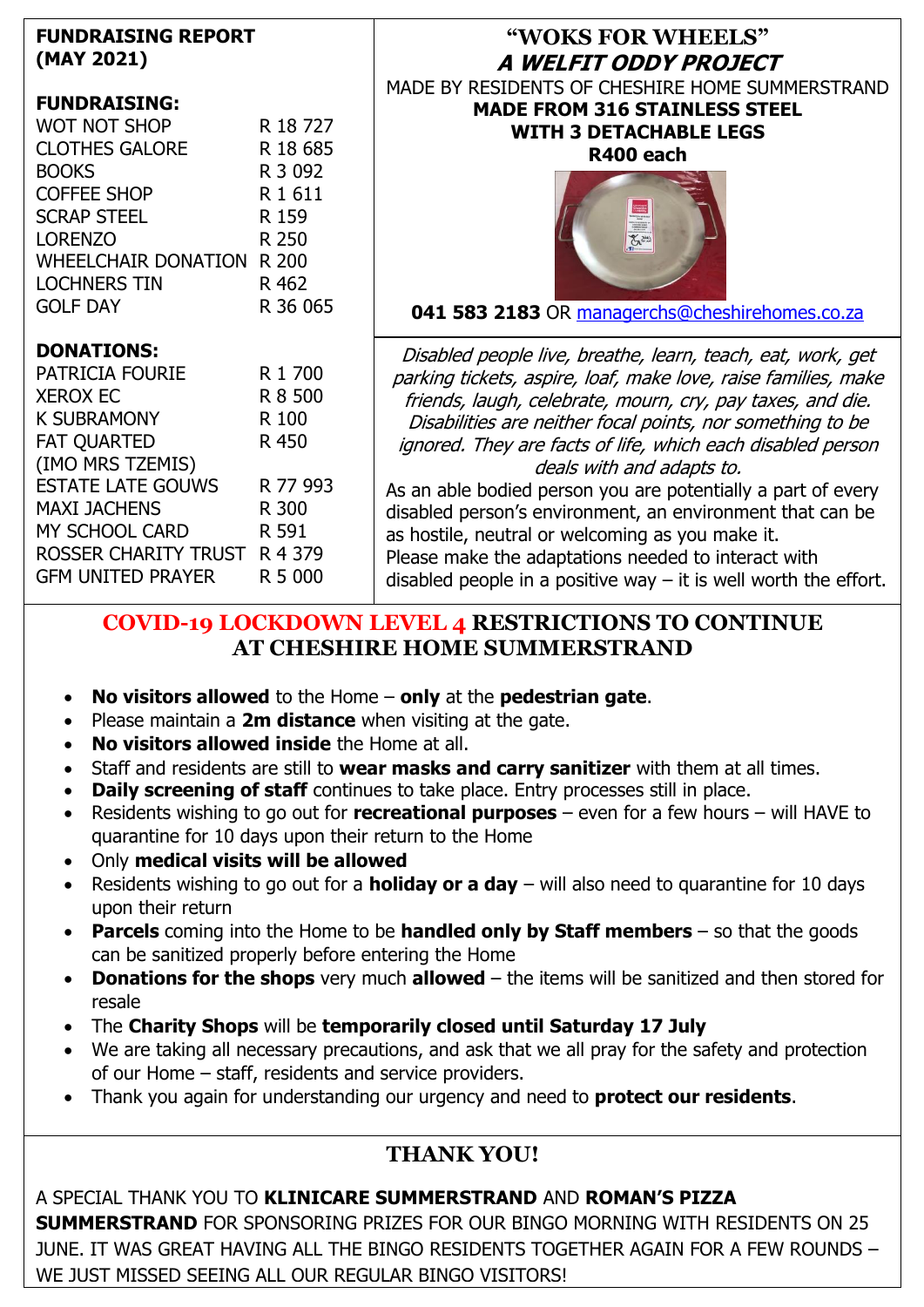## **RESIDENTS' ACTIVITIES (JUNE 2021):**

- \* **Arts & crafts** on Wednesday mornings with Nicole and Sam.
- \* **Rummikub** and **Dominoes** a few residents regularly got together to challenge each other.
- \* Weekly **Bible study** sessions on Thursday mornings with Gill and Denzil
- \* **Golf lessons** with **Graeme Whale Golf Academy** on Monday mornings.
- \* **Dolphin Gavel Club** meeting with Bob & Liz Bullock on 24 June.
- \* **Bingo morning** on 25 June which everyone present thoroughly enjoyed!

# **JULY BIRTHDAYS**

- 2 nd Amanda Lupoko (Care Worker)
- $6^{\sf th}$ Carol Blyth (Shop Volunteer)
- $6<sup>th</sup>$ **Jacorine Kriel**
- $11<sup>th</sup>$ Vee JV Rensburg (Shop Volunteer)
- $14<sup>th</sup>$ Sandy Oliveto (Volunteer)
- $15<sup>th</sup>$ Monica Peter (Care Worker)
- $23$ rd **Mandisa Balani**
- 23rd **Evan Davies**
- 23rd **Lafras Moolman**

## **THOUGHT OF THE MONTH**

"Helping others is rewarding. There is a joy that comes from being there when others have needs. There is a happiness that comes from making the difference between a problem and a solution."  $\sim$  Jim Smoke $\sim$ 

Please support our Home by linking your Woolworths card here:<https://www.myschool.co.za/portal/login> or fill in the attached **Application Form** to get your free card. Beneficiary name is: **CHESHIRE HOMES PE**.



**ED** Bidves

# **BREAD TAGS FOR WHEELCHAIRS PROJECT**

 $\mathcal{Q}$ 

Felont co.za

Since late last year, **Rotary Club of Algoa Bay** has been partnering with **Bread Tags for** 

**Wheelchairs** to provide wheelchairs for the disadvantaged in our local community.

Bread Tags for Wheelchairs is a Cape Town based organisation that has been recycling **bread tags** and **bottle tops** since 2006 and using the proceeds to fund wheelchairs.

Since 2018, collection and recycling of bread tags has been taking place in Australia and New Zealand as well, increasing the funds available. We heard about the organisation from Jenny Cooper, who grew up in PE, emigrated to Australia and later started Aussie Bread Tags for Wheelchairs. Jenny was the guest speaker at one of our meetings and it was great to hear how South Africans, Australians and New Zealanders are all working together to recycle plastic and to fund wheelchairs in South Africa. Bread Tags for Wheelchairs would be interested in working with other Rotary clubs to provide wheelchairs to their local communities. To find out more, you can email Jenny on [aussiebreadtags@gmail.com](mailto:aussiebreadtags@gmail.com)

See also<http://www.breadtagsforwheelchairs.co.za/> and<https://ozbreadtagsforwheelchairs.org.au/> (ARTICLE BY VERNON NAIDOO – COMMUNITY SERVICE – ROTARY CLUB OF ALGOA BAY)

## **COLLECTION POINT**

Cheshire Home Summerstrand is a collection point for **bottle tops and bread tags**, as this has bearing on the support of the physically disabled cause that we drive and support. When a certain weight is collected, a **wheelchair is made available to a worthy recipient**. This is also driven and supported by the **Rotary Club of Algoa Bay**. Please support this wonderful project! \*\*\* We have already collected about 6 barrels of bottle tops/bread tags for the Bread Tags for Wheelchairs project.